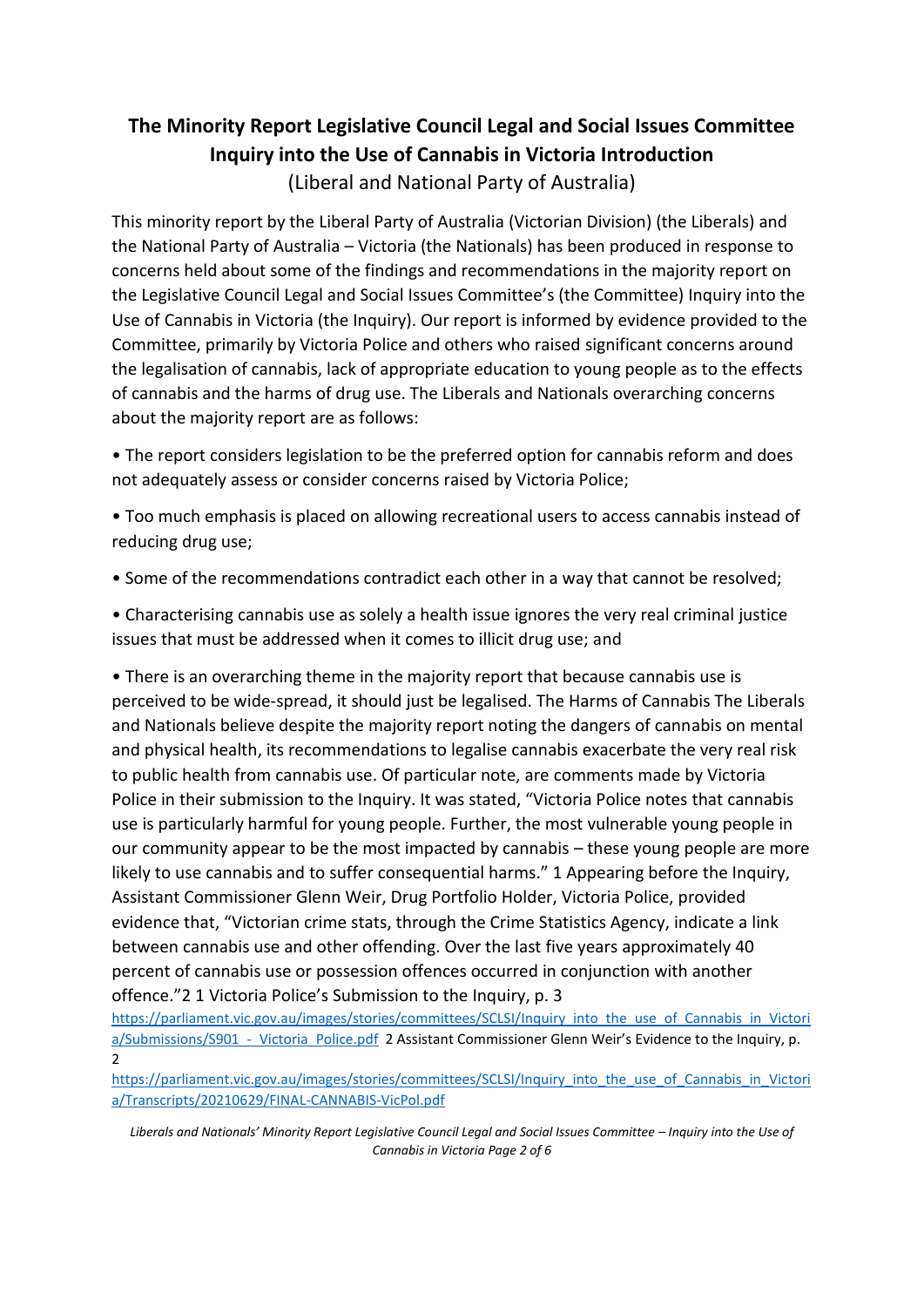Assistant Commissioner Glenn Weir also noted that, "illicit drug use, and cannabis in particular [is] a common feature in family violence and sexual offending." However, it was clarified that whilst this "cannot be seen as the cause of family violence or violence against women and children", it "may reinforce or exacerbate factors that contribute to the frequency or severity of that violence." The Liberals and Nationals do not believe recreational cannabis should be viewed as being a 'safe' drug when the impacts of use are leading to some very serious outcomes as was highlighted by numerous witnesses to the Committee including Victoria Police. The Liberals and Nationals support Victoria Police's Cannabis Cautioning Program which, "functions to reduce these potential harms from prohibition by providing the option to caution a person for possession or use of cannabis, rather than charge the person with a criminal offence." 3 Victoria Police were also able to provide the Committee with a breakdown of mental health transfers to Emergency Departments that had been recorded in Victoria between 1 July 2014 and 30 June 2020. These had increased by 17.1% from 9,365 to 18,096 4 (though it should be noted that these statistics are prior to the extensive second lockdown and subsequent lockdowns which have been accompanied by more complex presentations to Emergency Departments as a result of mental health issues and substance abuse). In addition to the comments made by Victoria Police, the Committee heard evidence from Dr Kevin Sabet of Smart Approaches to Marijuana (SAM). Dr Sabet is a former adviser on drugs to the Clinton, Bush and Obama administrations in the United States and provided extensive insight into cannabis policy development and the impact of legalisation in various states of the United States. He highlighted the high potency of tetrahydrocannabinol (THC) – the active ingredient of cannabis – in contemporary cannabis products that is far stronger than was found in cannabis products last century, even 10 years ago. He stated that cannabis comes in a variety of forms, including, "edibles – the candies, the cookies – the vaporisers, the blowtorches, all the different things that are out there."5 Dr Sabet commented that the rise in THC potency is threatening public health in a number of ways, including a rise in the prevalence of 'cannabis use disorder', also known as addiction. Dr Sabet made reference to research in New York that found, "one in three past-year users will have achieved cannabis use disorder," with several factors contributing to this, such as "availability and access" and "the potency and strength of cannabis and the normalisation of it as well."6 Victoria Police's submission also referenced the effects of legalisation in certain states within the United States. They stated, "The quantity of cannabis consumed by adults in Colorado has increased steeply since legalisation." They also said, "This is problematic as heavy and regular use of cannabis 3 Victoria Police's Submission to the Inquiry, p. 15 https://parliament.vic.gov.au/images/stories/committees/SCLSI/Inquiry\_into\_the\_use\_of\_Cannabis\_in\_Victori a/Submissions/S901 - Victoria\_Police.pdf 4 Victoria Police's Response to Question on Notice, p. 3 [https://parliament.vic.gov.au/images/stories/committees/SCLSI/Inquiry\\_into\\_the\\_use\\_of\\_Cannabis\\_in\\_Victori](https://parliament.vic.gov.au/images/stories/committees/SCLSI/Inquiry_into_the_use_of_Cannabis_in_Victori%20a/QONs/20211607_Response_to_QONs_web.pdf) [a/QONs/20211607\\_Response\\_to\\_QONs\\_web.pdf](https://parliament.vic.gov.au/images/stories/committees/SCLSI/Inquiry_into_the_use_of_Cannabis_in_Victori%20a/QONs/20211607_Response_to_QONs_web.pdf) 5 Dr Kevin Sabet's Evidence to the Inquiry, p. 11 https://parliament.vic.gov.au/images/stories/committees/SCLSI/Inquiry\_into\_the\_use\_of\_Cannabis\_in\_Victori [a/Transcripts/20210325/FINAL-USE\\_OF\\_CANNABIS-SMART.pdf](https://parliament.vic.gov.au/images/stories/committees/SCLSI/Inquiry_into_the_use_of_Cannabis_in_Victori%20a/Transcripts/20210325/FINAL-USE_OF_CANNABIS-SMART.pdf) 6 Dr Kevin Sabet's Evidence to the Inquiry, p. 12

https://parliament.vic.gov.au/images/stories/committees/SCLSI/Inquiry\_into\_the\_use\_of\_Cannabis\_in\_Victori [a/Transcripts/20210325/FINAL-USE\\_OF\\_CANNABIS-SMART.pdf](https://parliament.vic.gov.au/images/stories/committees/SCLSI/Inquiry_into_the_use_of_Cannabis_in_Victori%20a/Transcripts/20210325/FINAL-USE_OF_CANNABIS-SMART.pdf) Liberals and Nationals'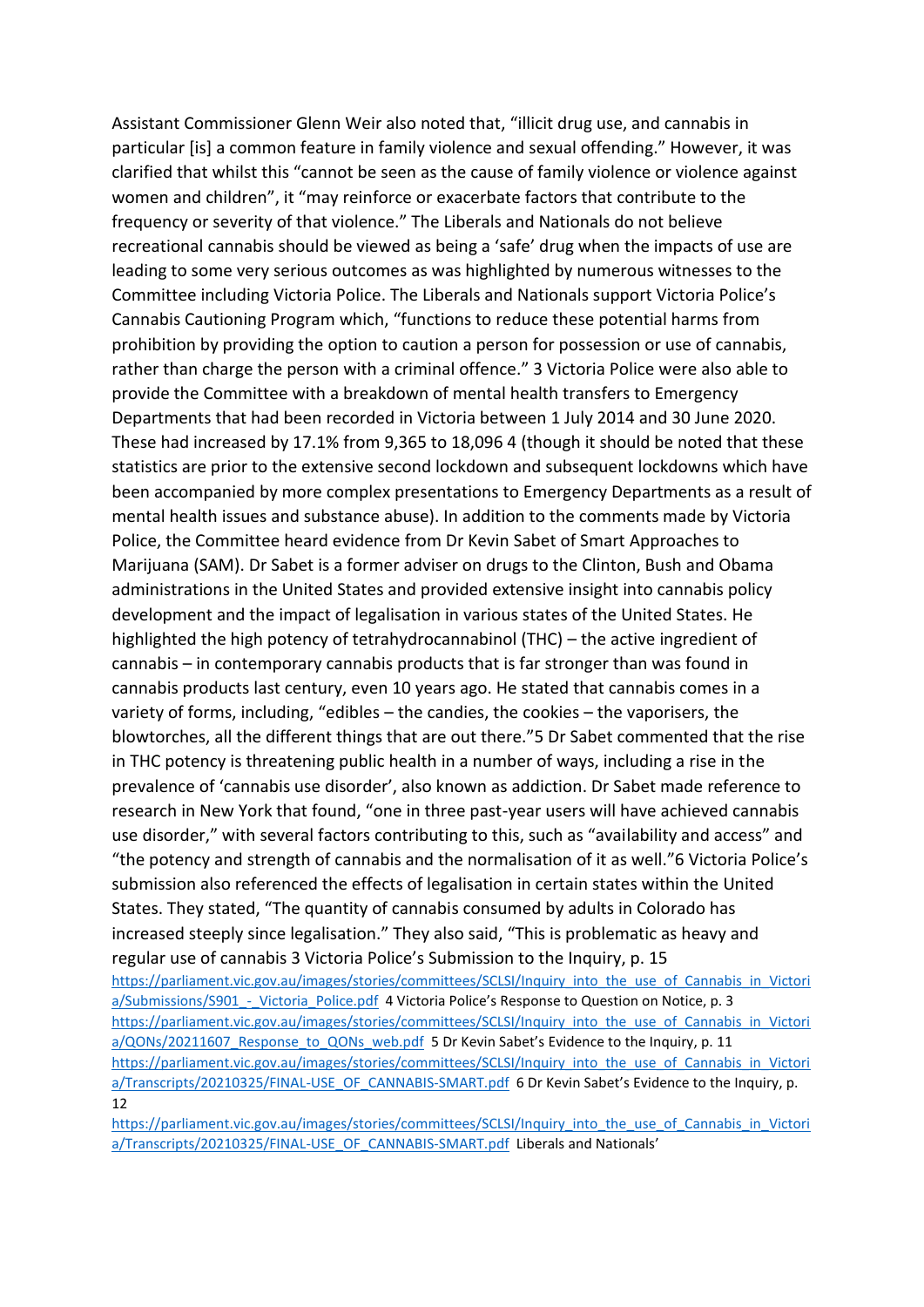## *Minority Report Legislative Council Legal and Social Issues Committee – Inquiry into the Use of Cannabis in Victoria Page 3 of 6*

is associated with much higher risks of dependence, mental health problems and other chronic adverse health outcomes." More concerningly, they stated, "Following legalisation in Colorado, cannabis-related hospitalisations have increased."7 The Liberals and Nationals are concerned that legalisation of cannabis would likely result in an increase in the number of regular users and a rise in associated mental and physical health issues. The aim of this Inquiry is to improve public health and it would be counterintuitive for more cannabis to be made available in a bid to reduce overall use, particularly as evidence from other jurisdictions shows a rise in cannabis use after legalisation. Further to concerns about addiction, users of cannabis products in jurisdictions within the United States have been found to not store cannabis products in a safe manner. This has resulted in children being poisoned following ingestion of these products. Other issues such as second-hand smoke, which is widely recognised as being a health problem when it comes to cigarettes, require further study, but early indications are that second-hand smoke from cannabis products is unhealthy. 8 The Liberals and Nationals fundamentally believe that young people should not be exposed to these products and despite the majority report aiming to restrict use of cannabis products to those aged over 18, it is likely such products will make their way into the hands of children who do not understand the consequences and dangers of consuming such products. Whilst acknowledging that individuals will still access these products even if they are illegal, as they do already, the Liberals and Nationals still believe there must be some deterrent. Dr Sabet, in his evidence to the Inquiry, said the issue of cannabis is analogous to the speed limit, "[…] we know that many people will exceed the speeding limit, a lot of people will exceed the speeding limit—a lot of people can exceed the speeding limit safely, by the way—but do we want to get rid of the speeding limit and say that 'Well, because people are speeding, let's get rid of the speeding limit'? Whereas I would say, 'The speeding limit probably has some value of discouraging.' It does not mean that if you are caught speeding you should have your life ruined, but it means that we should have some kind of societal disapproval even though there may be a good percentage of people violating it."9 In protecting public health, the Liberals and Nationals believe legalising cannabis only seeks to provide ready access to cannabis products; it does not provide a deterrent to stop people using the products in the first instance. This is supported by the experience of jurisdictions who have legalised cannabis. Furthermore, long-term data on cannabis use in jurisdictions where it is legal is still some time off as legalisation of cannabis is still in its infancy. The Liberals and Nationals are of the view that it is in the interests of all Victorians to be able to see some more evidence from the data coming from those jurisdictions and longitudinal studies that are being conducted before any steps are taken towards legalisation. 7 Victoria Police's Submission to the Inquiry, p. 16 https://parliament.vic.gov.au/images/stories/committees/SCLSI/Inquiry\_into\_the\_use\_of\_Cannabis\_in\_Victori a/Submissions/S901 - Victoria\_Police.pdf 8 Dr Kevin Sabet's Evidence to the Inquiry, p. 12 https://parliament.vic.gov.au/images/stories/committees/SCLSI/Inquiry\_into\_the\_use\_of\_Cannabis\_in\_Victori [a/Transcripts/20210325/FINAL-USE\\_OF\\_CANNABIS-SMART.pdf](https://parliament.vic.gov.au/images/stories/committees/SCLSI/Inquiry_into_the_use_of_Cannabis_in_Victori%20a/Transcripts/20210325/FINAL-USE_OF_CANNABIS-SMART.pdf) 9 Dr Kevin Sabet's Evidence to the Inquiry, p.

16

https://parliament.vic.gov.au/images/stories/committees/SCLSI/Inquiry\_into\_the\_use\_of\_Cannabis\_in\_Victori [a/Transcripts/20210325/FINAL-USE\\_OF\\_CANNABIS-SMART.pdf](https://parliament.vic.gov.au/images/stories/committees/SCLSI/Inquiry_into_the_use_of_Cannabis_in_Victori%20a/Transcripts/20210325/FINAL-USE_OF_CANNABIS-SMART.pdf) Liberals and Nationals'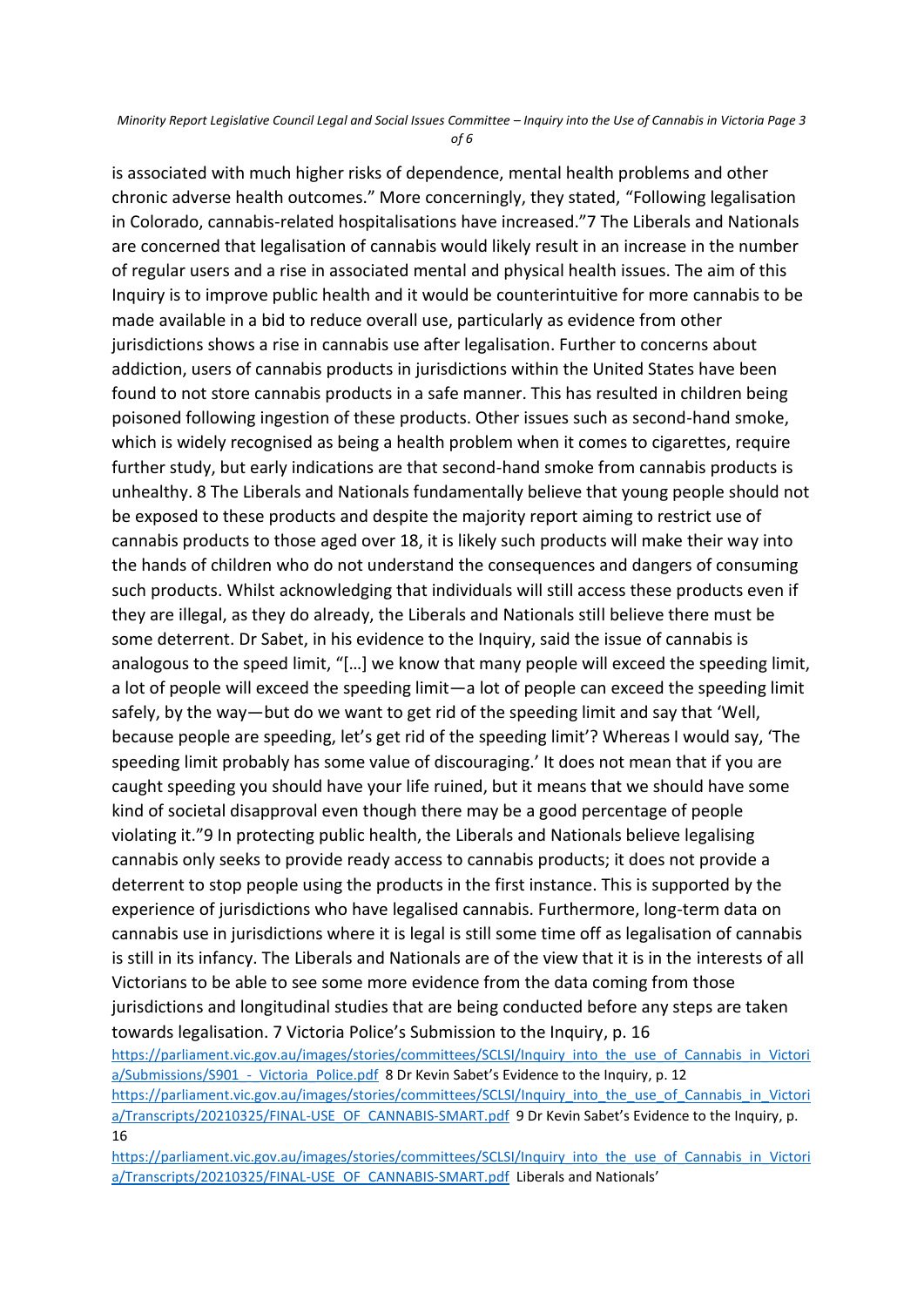## *Minority Report Legislative Council Legal and Social Issues Committee – Inquiry into the Use of Cannabis in Victoria Page 4 of 6*

Distinction between Medicinal and Recreational Use of Cannabis It is important to avoid conflating medicinal use of cannabis with recreational use of cannabis. Whilst the majority report does make this difference known, it is important to reiterate this point. Medicinal cannabis products do have legitimate medical uses and medicinal cannabis products are regulated by the Therapeutics Goods Administration (the TGA) and use of medicinal cannabis products is regulated by the Drugs, Poisons and Controlled Substances Act 1981 (Vic). Many arguments for the legalisation of cannabis seem to refer to medicinal cannabis. That is a separate matter to this Inquiry and one which has already been legislated for. Legalising recreational use of cannabis, which the majority report seeks to do, is a very separate manner and goes beyond providing access for legitimate medical reasons. It should be noted that the Liberals and Nationals are supportive of medicinal cannabis being used in the treatment of patients who may have complex health needs and may be suffering from intolerable and ongoing pain, where it is prescribed. Driving whilst under the Influence of Cannabis As discussed by Victoria Police at a hearing of the Inquiry, whilst it is acknowledged that cannabis use impairs one's driving ability, establishing a metric for the level of impairment is "really difficult", and unlike the 0.05 BAC limit for alcohol, establishing a limit for cannabis and other drugs is not as easy for a variety of reasons.10 The Liberals and Nationals are supportive of drug driving campaigns however we are concerned that whilst the majority report acknowledges the danger of people driving with recreational cannabis in their system, it is more focused on drug driving education campaigns than preventing people from driving with cannabis in their system in the first instance. Victoria Police is also concerned by the dangers of driving whilst on cannabis. Assistant Commissioner Glenn Weir stated in his evidence that, "Collision stats indicate that the crash risk associated with cannabis is double that of driving without drugs."11 Victoria Police's submission also highlighted serious concerns about young drivers who use cannabis and their lack of awareness of the danger their cannabis use poses to their driving. Victoria Police referred to, "[a] study involving participants aged between 15 and 25 years of age who had used cannabis in the month prior, found that 57 per cent believed cannabis did not increase their crash risk. Alarmingly, 12 per cent believed cannabis improved their driving by 'increasing awareness and concentration.'"12 The risk of cannabis when it comes to impaired driving is clear and the Liberals and Nationals believe existing driving offences should remain. 10 Assistant Commissioner Glenn Weir's Evidence to the Inquiry, p. 5 https://parliament.vic.gov.au/images/stories/committees/SCLSI/Inquiry\_into\_the\_use\_of\_Cannabis\_in\_Victori [a/Transcripts/20210629/FINAL-CANNABIS-VicPol.pdf](https://parliament.vic.gov.au/images/stories/committees/SCLSI/Inquiry_into_the_use_of_Cannabis_in_Victori%20a/Transcripts/20210629/FINAL-CANNABIS-VicPol.pdf) 11 Assistant Commissioner Glenn Weir's Evidence to the Inquiry, p. 2

https://parliament.vic.gov.au/images/stories/committees/SCLSI/Inquiry\_into\_the\_use\_of\_Cannabis\_in\_Victori [a/Transcripts/20210629/FINAL-CANNABIS-VicPol.pdf](https://parliament.vic.gov.au/images/stories/committees/SCLSI/Inquiry_into_the_use_of_Cannabis_in_Victori%20a/Transcripts/20210629/FINAL-CANNABIS-VicPol.pdf) 12 Victoria Police's Submission to the Inquiry, p. 5 https://parliament.vic.gov.au/images/stories/committees/SCLSI/Inquiry\_into\_the\_use\_of\_Cannabis\_in\_Victori a/Submissions/S901 - Victoria Police.pdf

*Liberals and Nationals' Minority Report Legislative Council Legal and Social Issues Committee – Inquiry into the Use of Cannabis in Victoria Page 5 of 6*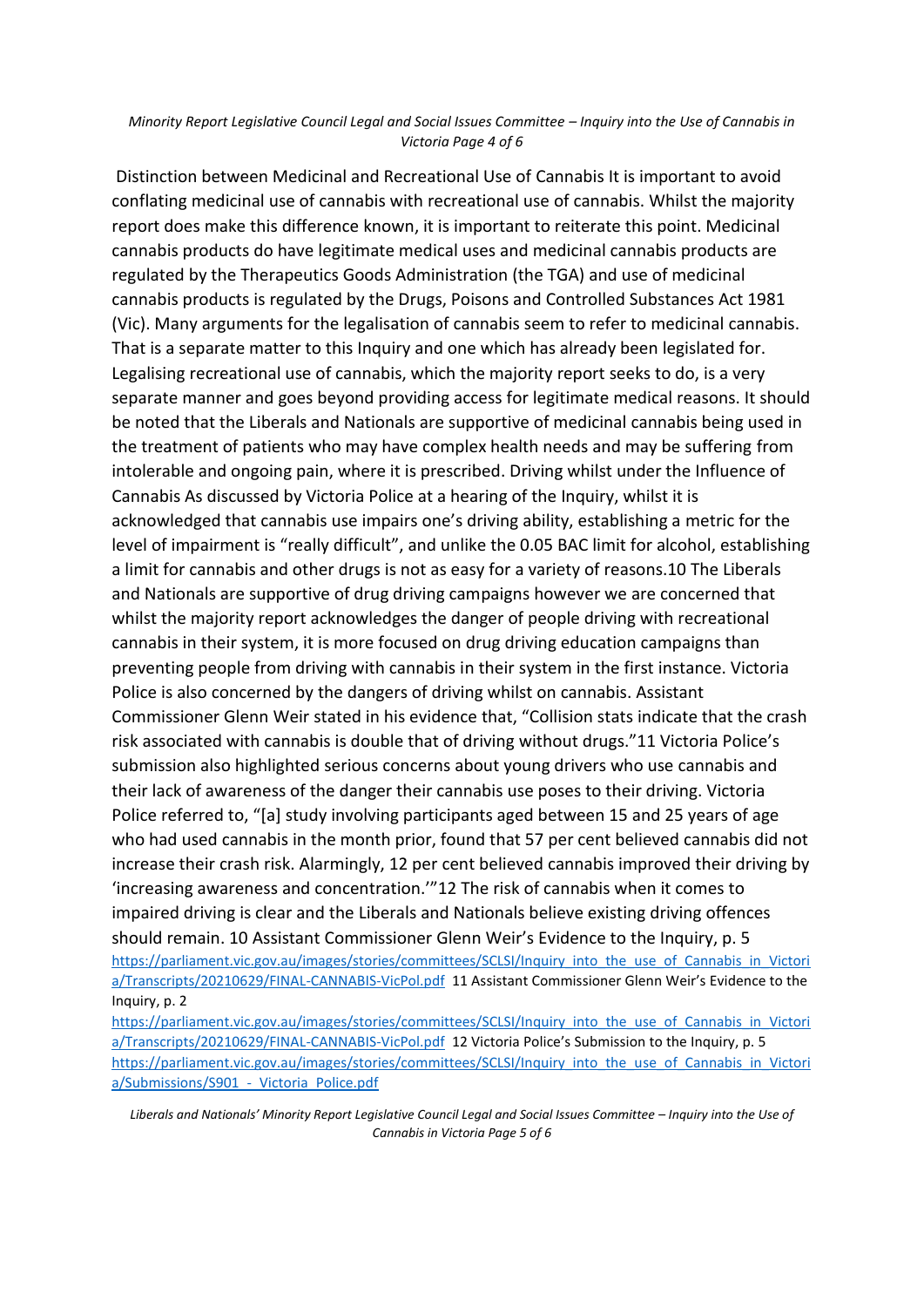Drug Education, Diversion Programs and Support for Drug Users Reducing the number of young people using drugs and ensuring they are aware of the dangers of cannabis is important. The Liberals and Nationals support drug education programs in schools and elsewhere, as these have been demonstrated to reduce the incidence of young people using illicit substances, including cannabis. If young people don't begin using illicit substances there is a lower likelihood of them progressing to 'harder' drugs of dependence in future, including heroin and methamphetamine. Evidence provided by Ms Kerri Barnes, Project Manager, Finding Strength, The Centre for Continuing Education (Wangaratta) stated that "a majority" of their offenders "nominate cannabis as their gateway drug and a lot of that is normalised for them through their environment as they're growing up."13 As acknowledged in the majority report, there are several contributing factors that go into why people use cannabis and other drugs, including intergenerational substance abuse, mental health issues, disadvantage, and others. The Liberals and Nationals again reiterate the point that one of the purposes of this Inquiry is to stop young people accessing and using cannabis. We do not believe that legalising cannabis and therefore providing greater access to cannabis addresses this issue. Allowing individuals to grow their own cannabis does not prevent young people from accessing cannabis. The majority report refers to the limit of warnings that can be provided by Victoria Police when it comes to minor cannabis offences. It argues that such limits ought to be removed, effectively allowing users to indefinitely use products without any incentive whatsoever to stop using drugs. The Liberals and Nationals find this concerning. The Liberals and Nationals support drug education programs warning of the harms of illicit substances, we support diversion programs that help get people off drugs, and we support other support services for those addicted to drugs. However, we do not support legalising cannabis. 13 Ms Barnes' Evidence to the Inquiry, p. 24 https://parliament.vic.gov.au/images/stories/committees/SCLSI/Inquiry\_into\_the\_use\_of\_Cannabis\_in\_Victori [a/Transcripts/20210428/3.\\_FINAL-CAE-280421.pdf](https://parliament.vic.gov.au/images/stories/committees/SCLSI/Inquiry_into_the_use_of_Cannabis_in_Victori%20a/Transcripts/20210428/3._FINAL-CAE-280421.pdf)

*Liberals and Nationals' Minority Report Legislative Council Legal and Social Issues Committee – Inquiry into the Use of Cannabis in Victoria Page 6 of 6*

**Recommendation 1:** That the Victorian Government does not legalise cannabis for recreational use.

**Recommendation 2:** That the Victorian Government supports Victoria Police's submission and evidence to the Inquiry noting the lack of evidence from international jurisdictions on any longitudinal studies conducted on the mental, physical and social impacts as a result of the legalisation of cannabis.

**Recommendation 3:** That the Victorian Government reviews current drug education programs in schools to determine if they are effective in preventing young people from using cannabis and in informing them of the dangers posed by cannabis and other illicit substances.

**Recommendation 4:** That the Victorian Government considers whether broader public health campaigns are required to inform Victorians of the dangers of drug driving, particularly the dangers of cannabis consumption.